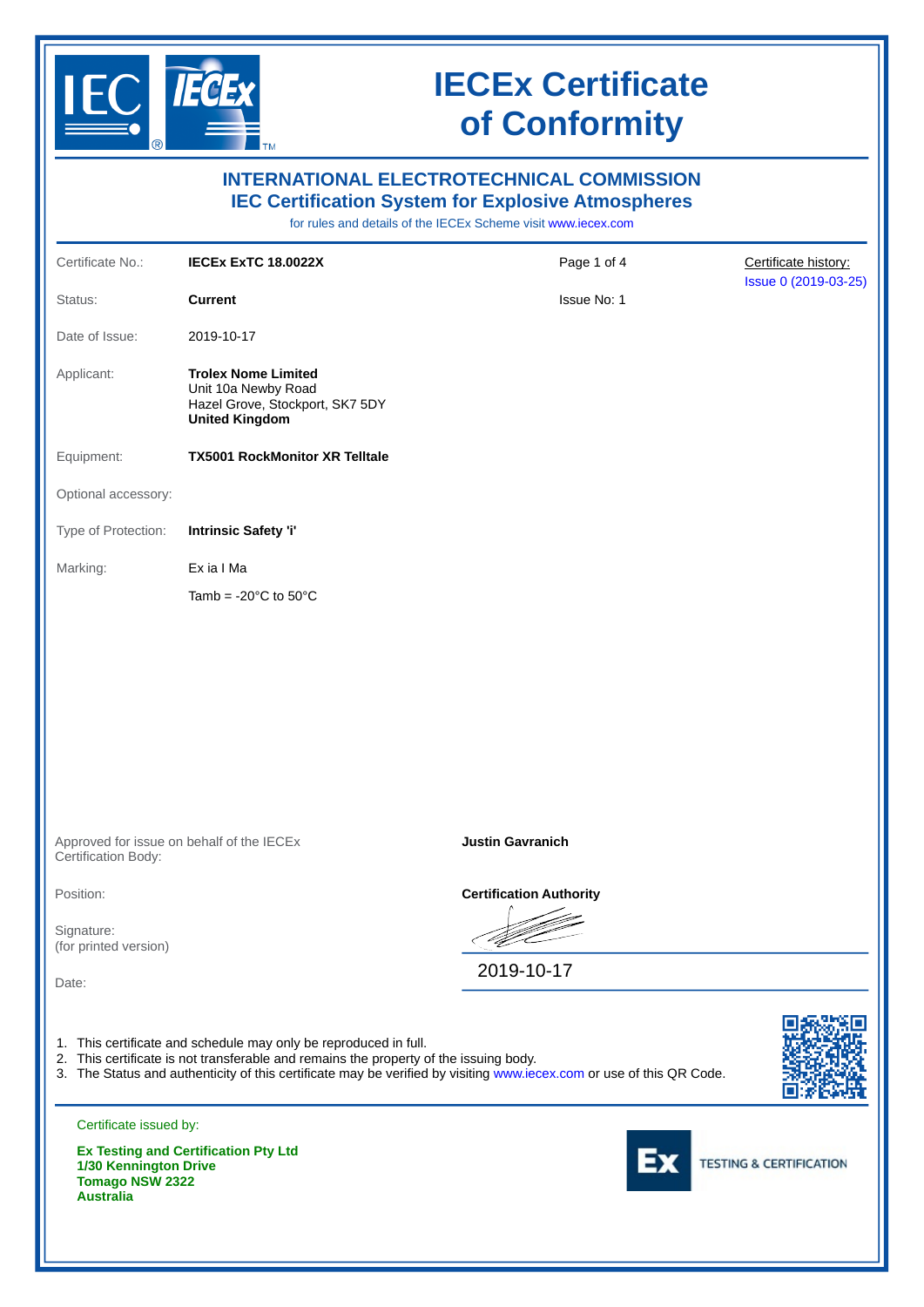

| Certificate No.:                                                                                                                                                                                                                                                                                                                                                                                                                                                                                         | <b>IECEX EXTC 18.0022X</b>                                                                                                                                   | Page 2 of 4 |  |  |
|----------------------------------------------------------------------------------------------------------------------------------------------------------------------------------------------------------------------------------------------------------------------------------------------------------------------------------------------------------------------------------------------------------------------------------------------------------------------------------------------------------|--------------------------------------------------------------------------------------------------------------------------------------------------------------|-------------|--|--|
| Date of issue:                                                                                                                                                                                                                                                                                                                                                                                                                                                                                           | 2019-10-17                                                                                                                                                   | Issue No: 1 |  |  |
| Manufacturer:                                                                                                                                                                                                                                                                                                                                                                                                                                                                                            | <b>Trolex Limited</b><br>Unit 10a Newby Road<br>Hazel Grove, Stockport, SK7 5DY<br><b>United Kingdom</b>                                                     |             |  |  |
| Additional<br>manufacturing<br>locations:                                                                                                                                                                                                                                                                                                                                                                                                                                                                |                                                                                                                                                              |             |  |  |
| This certificate is issued as verification that a sample(s), representative of production, was assessed and tested and found to comply with<br>the IEC Standard list below and that the manufacturer's quality system, relating to the Ex products covered by this certificate, was<br>assessed and found to comply with the IECEx Quality system requirements. This certificate is granted subject to the conditions as set out in<br>IECEx Scheme Rules, IECEx 02 and Operational Documents as amended |                                                                                                                                                              |             |  |  |
| <b>STANDARDS:</b><br>to comply with the following standards                                                                                                                                                                                                                                                                                                                                                                                                                                              | The equipment and any acceptable variations to it specified in the schedule of this certificate and the identified documents, was found                      |             |  |  |
| IEC 60079-0:2017<br>Edition: 7.0                                                                                                                                                                                                                                                                                                                                                                                                                                                                         | Explosive atmospheres - Part 0: Equipment - General requirements                                                                                             |             |  |  |
| IEC 60079-11:2011<br>Edition:6.0                                                                                                                                                                                                                                                                                                                                                                                                                                                                         | Explosive atmospheres - Part 11: Equipment protection by intrinsic safety "i"                                                                                |             |  |  |
|                                                                                                                                                                                                                                                                                                                                                                                                                                                                                                          | This Certificate does not indicate compliance with safety and performance requirements<br>other than those expressly included in the Standards listed above. |             |  |  |
| <b>TEST &amp; ASSESSMENT REPORTS:</b><br>A sample(s) of the equipment listed has successfully met the examination and test requirements as recorded in:                                                                                                                                                                                                                                                                                                                                                  |                                                                                                                                                              |             |  |  |
| Test Reports:                                                                                                                                                                                                                                                                                                                                                                                                                                                                                            |                                                                                                                                                              |             |  |  |
| AU/EXTC/ExTR18.0028/00                                                                                                                                                                                                                                                                                                                                                                                                                                                                                   | AU/EXTC/ExTR19.0025/00                                                                                                                                       |             |  |  |
| <b>Quality Assessment Report:</b>                                                                                                                                                                                                                                                                                                                                                                                                                                                                        |                                                                                                                                                              |             |  |  |
| GB/SIR/OAR07.0017/07                                                                                                                                                                                                                                                                                                                                                                                                                                                                                     |                                                                                                                                                              |             |  |  |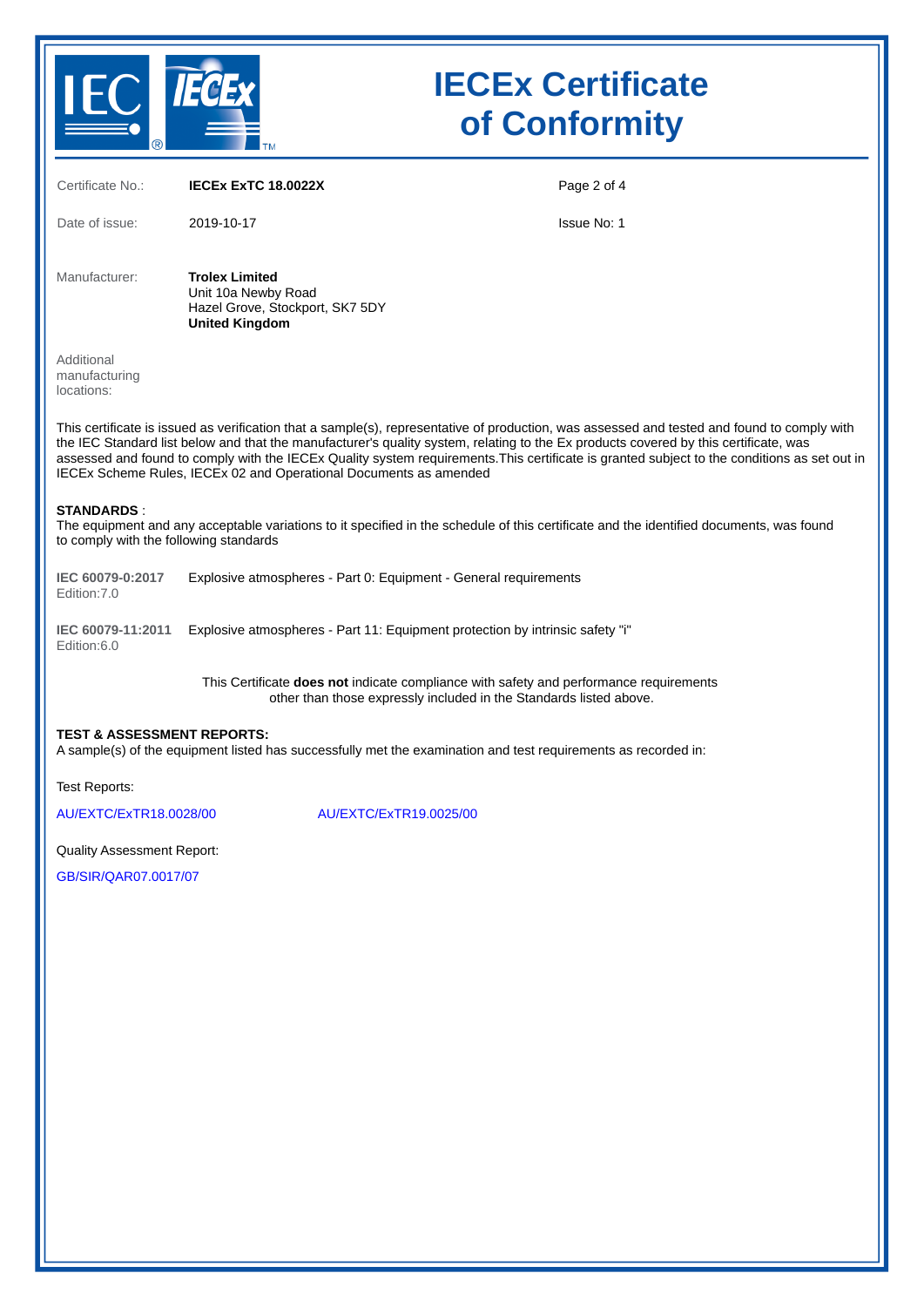

Certificate No.: **IECEx ExTC 18.0022X**

Date of issue: 2019-10-17

Page 3 of 4

Issue No: 1

#### **EQUIPMENT:**

Equipment and systems covered by this Certificate are as follows:

The TX5001 RockMonitor XR Telltale is installed in the roof or rib of an underground mine. It measures displacement of the strata at up to four anchor points and communicates the data back to the TX5002 RockMonitor XR Controller or a TX5003 RockMonitor XR Reader. Mechanical movement in the strata is converted to an electrical signal and visual indication. Visual indication of displacement is provided using a mechanical displacement scale.

The TX5001 RockMonitor XR Telltale may also optionally be configured for convergence pole applications for monitoring relative movement of the roof and floor.

**SPECIFIC CONDITIONS OF USE: YES as shown below:** Refer to Annexe for further details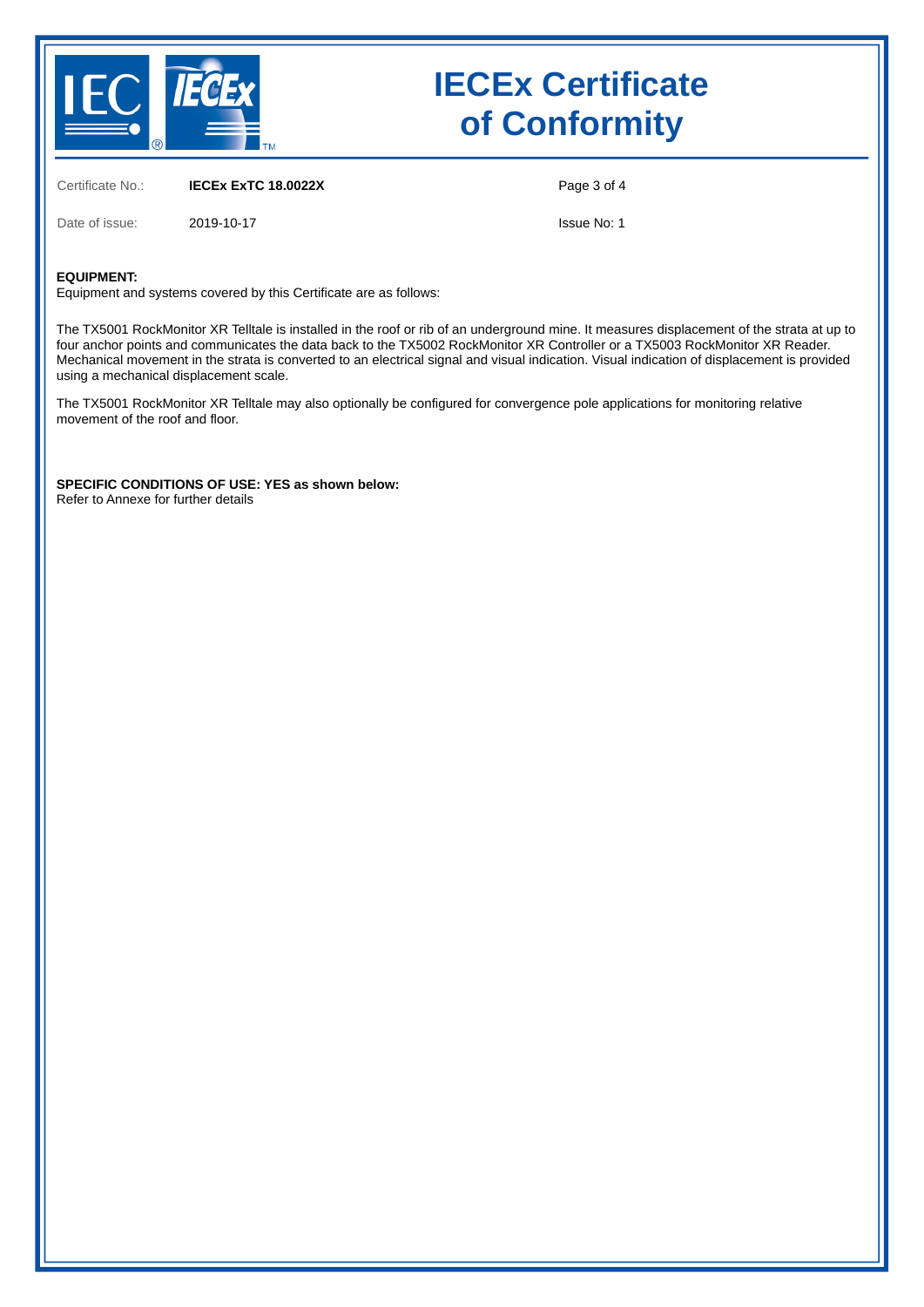

Certificate No.: **IECEx ExTC 18.0022X**

Date of issue: 2019-10-17

Issue No: 1

Page 4 of 4

#### **DETAILS OF CERTIFICATE CHANGES (for issues 1 and above)** Refer to Annexe for further details

**Annex:**

[IECEx ExTC 18.0022X-1 Annexe Final.pdf](https://www.iecex-certs.com/deliverables/CERT/17573/view)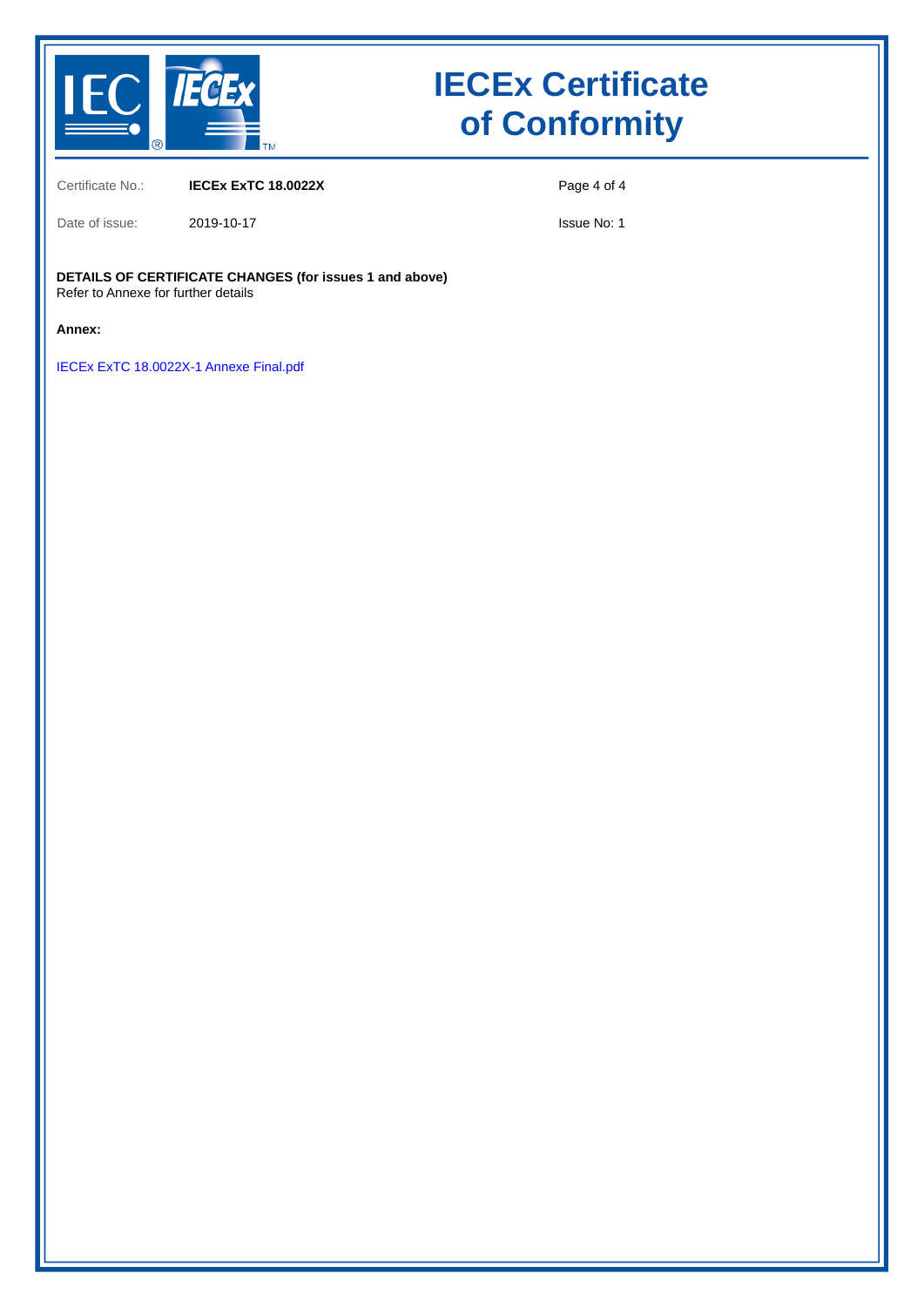

**Annexe for Certificate No.: IECEx ExTC 18.0022X Issue No.: 1**

**Annexe**

### **Description (Cont'd from certificate):**

Refer to certificate

### **Specific Conditions of Use pertaining to Issue 0 of this Certificate:**

The equipment has the following parameters which shall be observed when connecting in an intrinsically safe circuit:

| Supply and/or HART/FSK wrt 0 V |              |  |  |  |
|--------------------------------|--------------|--|--|--|
| Ui                             | 17.64 V      |  |  |  |
| Ci                             | Negligible   |  |  |  |
| Li                             | $0\muH$      |  |  |  |
| Uo                             | 9.5V         |  |  |  |
| lo                             | 0 A          |  |  |  |
| Co                             | $1000 \mu F$ |  |  |  |
| $\overline{0}$                 | 200 mH       |  |  |  |

The equipment is provided with one or two integral cables (each 3 core) with the following maximum capacitance (Cc) and inductance to resistance (Lc/Rc) ratio per cable:

 $Cc = 200 pF/m$ Lc/Rc =  $30 \mu H/\Omega$ 

### **Drawing list pertaining to Issue 0 of this Certificate:**

| <b>Manufacturer's Documents</b>                                   |                     |       |             |            |  |
|-------------------------------------------------------------------|---------------------|-------|-------------|------------|--|
| Title:                                                            | Drawing No.:        | Pages | Rev. Level: | Date:      |  |
| <b>TELLTALE MAIN PCB</b>                                          | P5625.01. IECEx     |       | Α           | 2018-09-18 |  |
| (Schematics - Various Titles)                                     |                     |       |             |            |  |
| <b>TELLTALE MAIN PCB</b>                                          | P5625.02. IECEx     | 7     | A           | 2018-09-28 |  |
| Telltale Coil Interface Schematic                                 | P5625.24. IECEx     |       | A           | 2018-07-26 |  |
| Coil Interface PCB                                                | P5625.25. IECEx     |       | A           | 2018-07-27 |  |
| <b>RockMonitor XR Telltale IECEx</b><br>(Aus) certification label | P5625.2000          |       | A           | 2019-02-25 |  |
| <b>Telltale General Arrangement</b>                               | <b>TX5001.IECEX</b> | 2     | A           | 2019-03-05 |  |
| Certification Information for User<br>Manual                      | P5625.1800          | 4     | A           | 2019-03-06 |  |